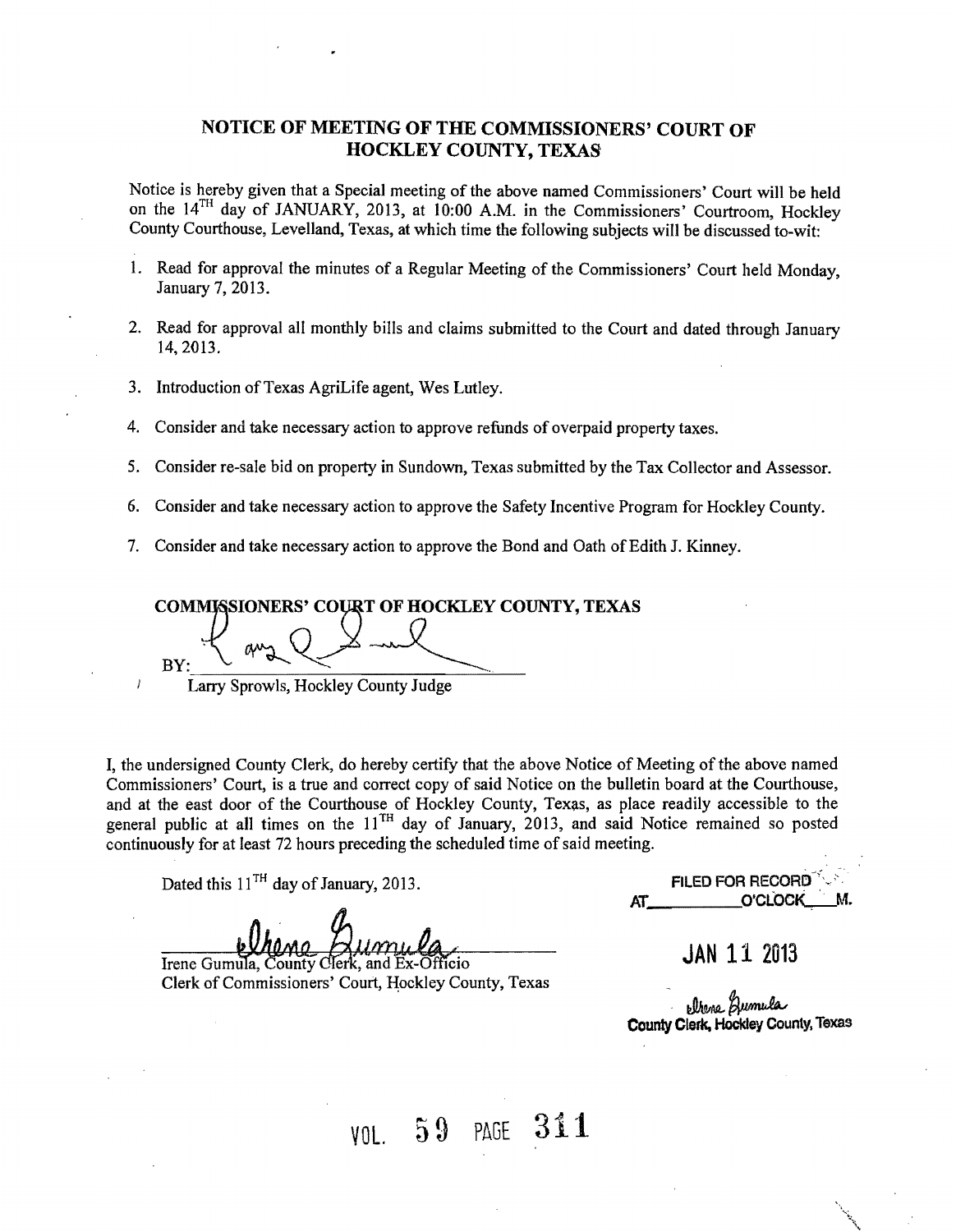#### SPECIAL MEETING January 14,2013

Be it remembered that on this the *14th* day of January A.D. 2013, there came on to be held a Special meeting of the Commissioners' Court, and the Court having convened in Special session at the usual meeting place thereof at the Courthouse in Levelland, Texas, with the following members present to-wit:

| <b>Larry Sprowls</b>       | <b>County Judge</b>                |  |  |
|----------------------------|------------------------------------|--|--|
| <b>Curtis D. Thrash</b>    | <b>Commissioner Precinct No. 1</b> |  |  |
| <b>Larry Carter</b>        | <b>Commissioner Precinct No. 2</b> |  |  |
| J. L. "Whitey" Barnett     | <b>Commissioner Precinct No. 3</b> |  |  |
| Thomas R "Tommy" Clevenger | <b>Commissioner Precinct No. 4</b> |  |  |

Irene Gumula, County Clerk, and Ex-Officio Clerk of Commissioners' Court when the following proceedings were had, to-wit:

Motion by Commissioner Barnett, seconded by Commissioner Thrash, 4 Votes Yes, 0 Votes No, that the Minutes of a Special meeting of the Commissioners' Court, held on the 7th day of January A.D. 2013, be approved and stand as read.

Motion by Commissioner Carter, seconded by Commissioner Clevenger, 4 Votes Yes, 0 Votes No, that all monthly claims and bills, submitted to the Court, and dated through January 14, A.D. 2013, be approved and paid as read.

Commissioners' Court met the Texas AgriLife agent, Wes Lutley.

Motion by Commissioner Barnett, seconded by Commissioner Thrash, 4 Votes Yes, 0 Votes No, that Commissioners' Court approve the tax refund in the amount of Seven Hundred Seventy Five Dollars and Fifty One Cents (\$775.51) to Justin & Summer Stracener, approve the tax refund in the amount of One Thousand Three Hundred Ninety Four Dollars and Eighty One Cents (\$1394.81) to B Norris-Property Tax Division, approve the tax refund in the amount of Five Hundred Seventeen Dollars and Fifty Nine Cents (\$517.59) to BMW Resources LLC, approve the tax refund in the amount of Seven Hundred Eighty One Dollars and Eighty Five Cents (\$781.85) to Helen J. Price, approve the tax refund in the amount of Seven Hundred Eighty Seven Dollars and Sixty 'Two Cents (\$787.62) to Dawn Crews, as per request of Debra Bramlett, Tax Assessor/Collector.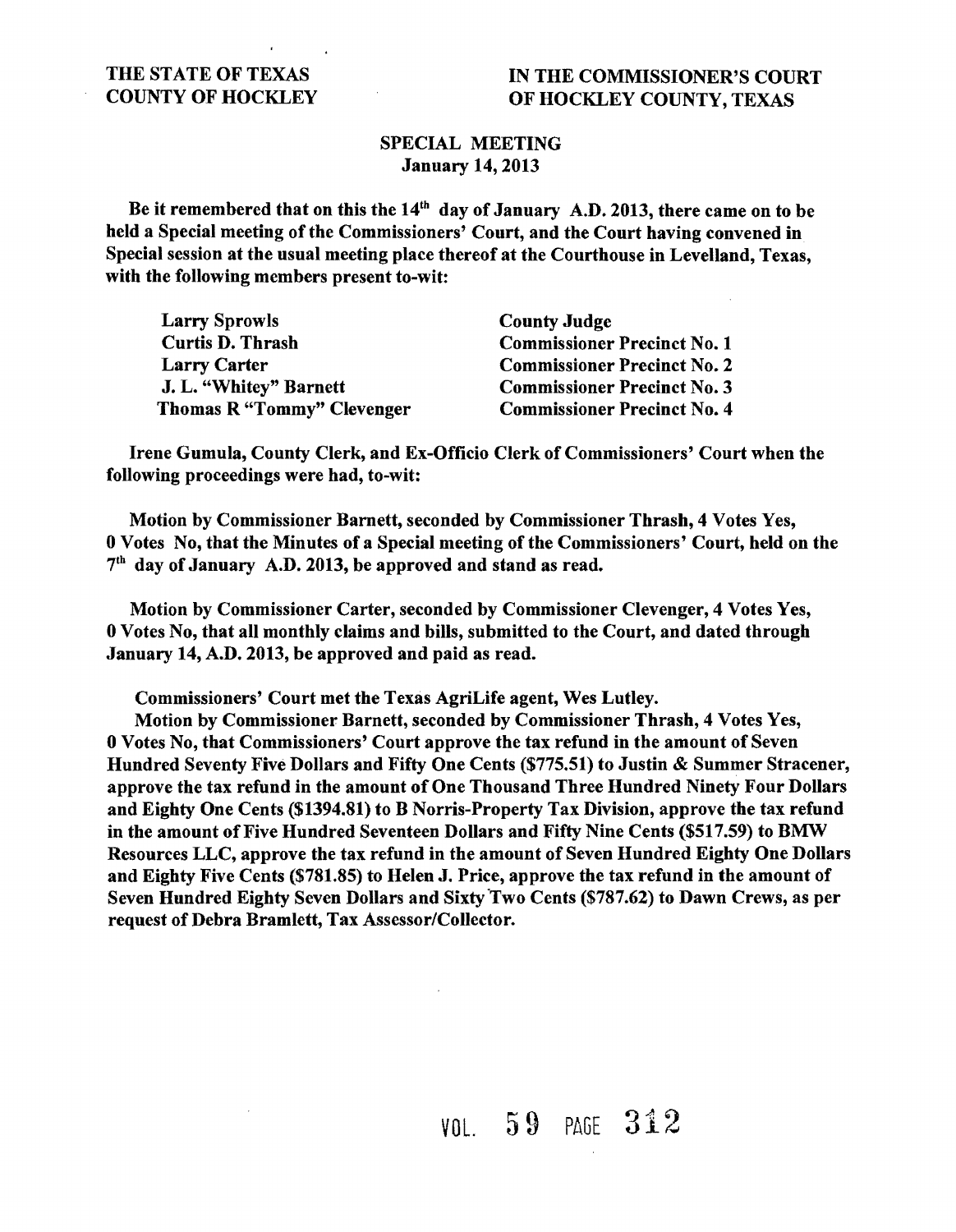Motion by Commissioner Carter, seconded by Commissioner Clevenger, 4 Votes Yes, 0 Votes No, that Commissioners' Court approve the bid in the amount of Three Thousand Dollars (\$3000.00) for the resale of property known as 308 S. Slaughter Ave. Sundown, Texas, as per bid recorded below.

 $\mathcal{L}^{\mathcal{L}}(\mathcal{L}^{\mathcal{L}})$  and  $\mathcal{L}^{\mathcal{L}}(\mathcal{L}^{\mathcal{L}})$  and  $\mathcal{L}^{\mathcal{L}}(\mathcal{L}^{\mathcal{L}})$ 

 $\mathcal{O}(\mathcal{O}(\log n))$  . The  $\mathcal{O}(\log n)$ 

 $\mathcal{L}^{\text{max}}_{\text{max}}$  , where  $\mathcal{L}^{\text{max}}_{\text{max}}$ 

 $\sim 10^{-1}$ 

# VOL. 59 PAGE 313

 $\mathcal{L}^{\text{max}}_{\text{max}}$  , where  $\mathcal{L}^{\text{max}}_{\text{max}}$ 

 $\sim$   $\sim$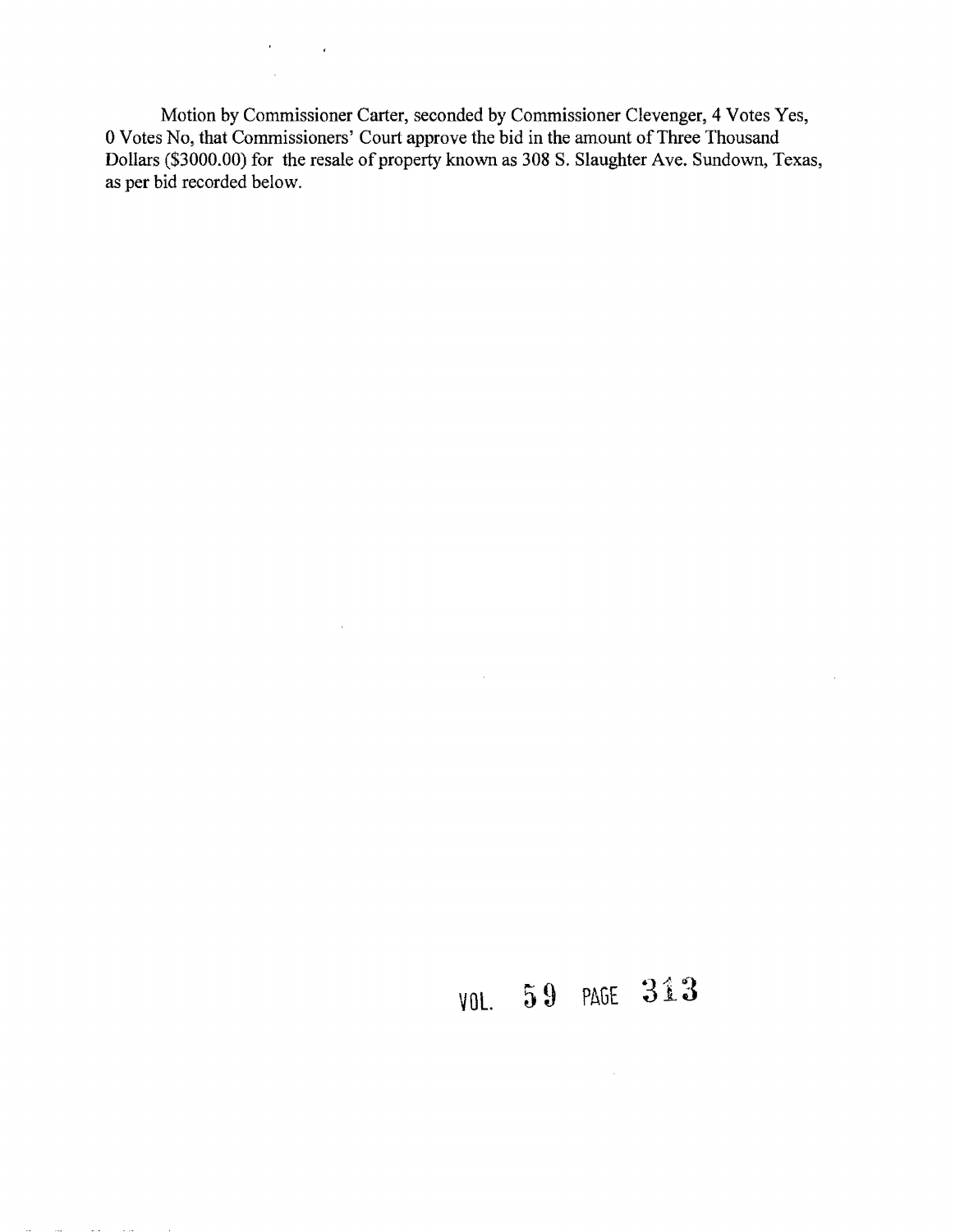

OFFICE OF

### **DEBRA C. BRAMLETT**

TO PAY ONLINE FAX: (806) 894-1102 WNw.texasrecordsearch.com/hockley

**YVONNE GIPSON** COUNTY TAX ASSESSOR ADDRESS ALL CORRESPONDENCE TO CHIEF DEPUTY **EXAMPLE 2008 THE STATE 106 STATE 106** HOCKLEY COUNTY **1008 STATE 106** STATE 106 LEVELLAND, TEXAS LEVELLAND, TX 79336 PHONE: (806) 894-4938

December 26, 2012

To Whom It May Concern:

RE: RSI SUNDOWN, BLOCK 8, LOT 9-12

We have received a bid on this property in Sundown. From Tumco Enterprises LLC At this time I would like to submit this bid to your board for consideration. Enclosed you will find the written bid along with a statement of all taxes due. If you will please contact me as soon as you have reached a decision. Sundown Isd has approved this bid in there December 18, 2012 meeting.

Sincerely

*U1a* e.- *L0/ltNyu/Lff*

Debra C Bramlett Hockley County Tax *AlC* 

*VOL.* 59 *PIlGE 314*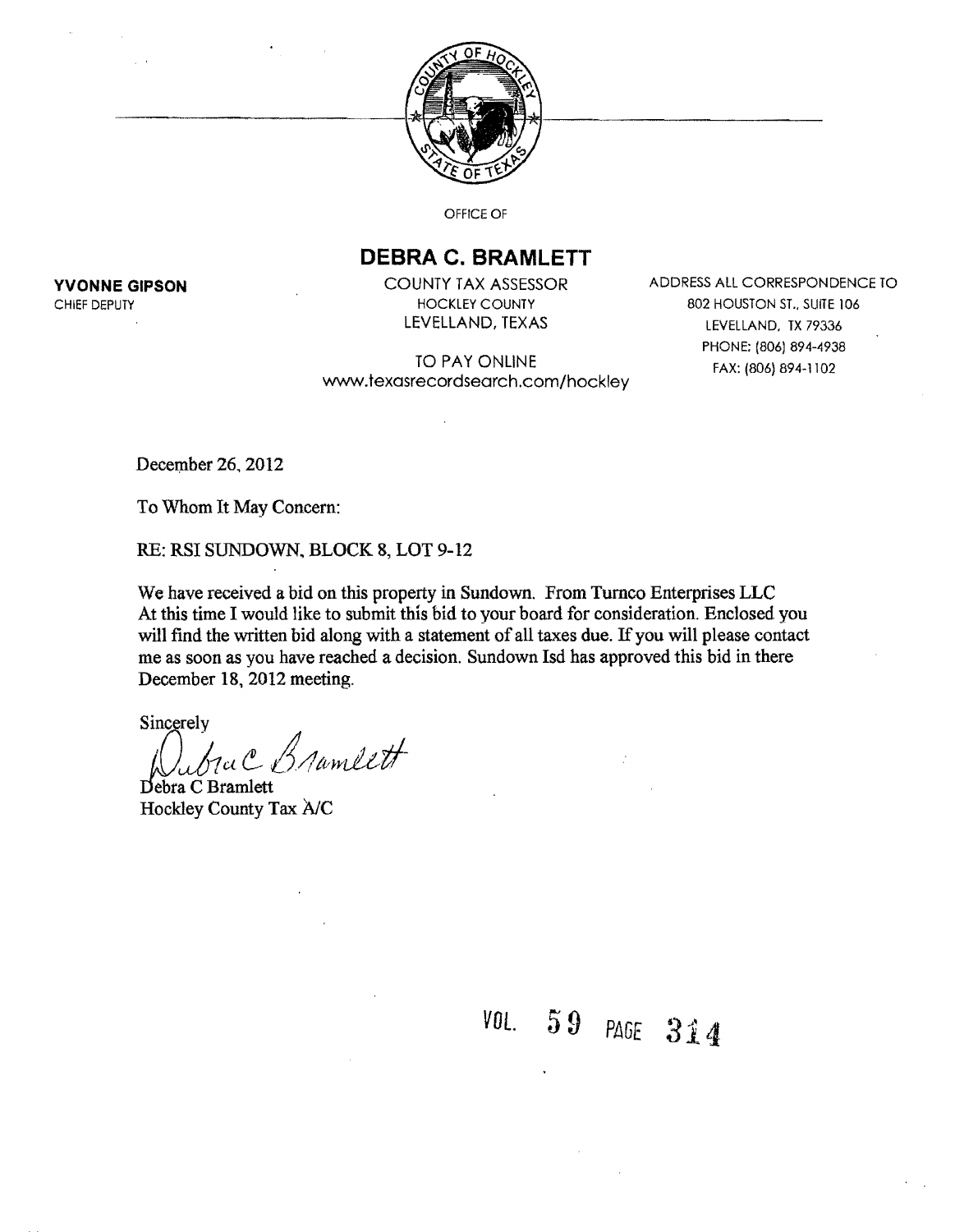#### BID FORM FOR RESALE OF PROPERTY

### STRUCK OFF TO HOCKLEY COUNTY TAXING ENTITIES

 $11 - 4 - 10$ (DATE)

Turnco Enterprises, LLC

<u>P3,000</u>

 $\mathcal{F}(\mathcal{E})$  .

P.D. Box 931010<br>ADDRESS-P.O. BOX OR STREET

LUIDUUCH IX 11712 CITY STATE & ZIP CODE

(BDLe) 777-7043

RGI Sundown, block 8, LOT 9-12. 308 5 Slaughter Ave

Lot covered in weeds and one tree. LIST ANY SPECIAL CIRCUMSTANCES CONCERNING THE PROPERTY AND YOUR BID

THANK YOU FOR YOUR BID

HOCKLEY COUNTY TAC

L.

VOL. 59 PAGE 315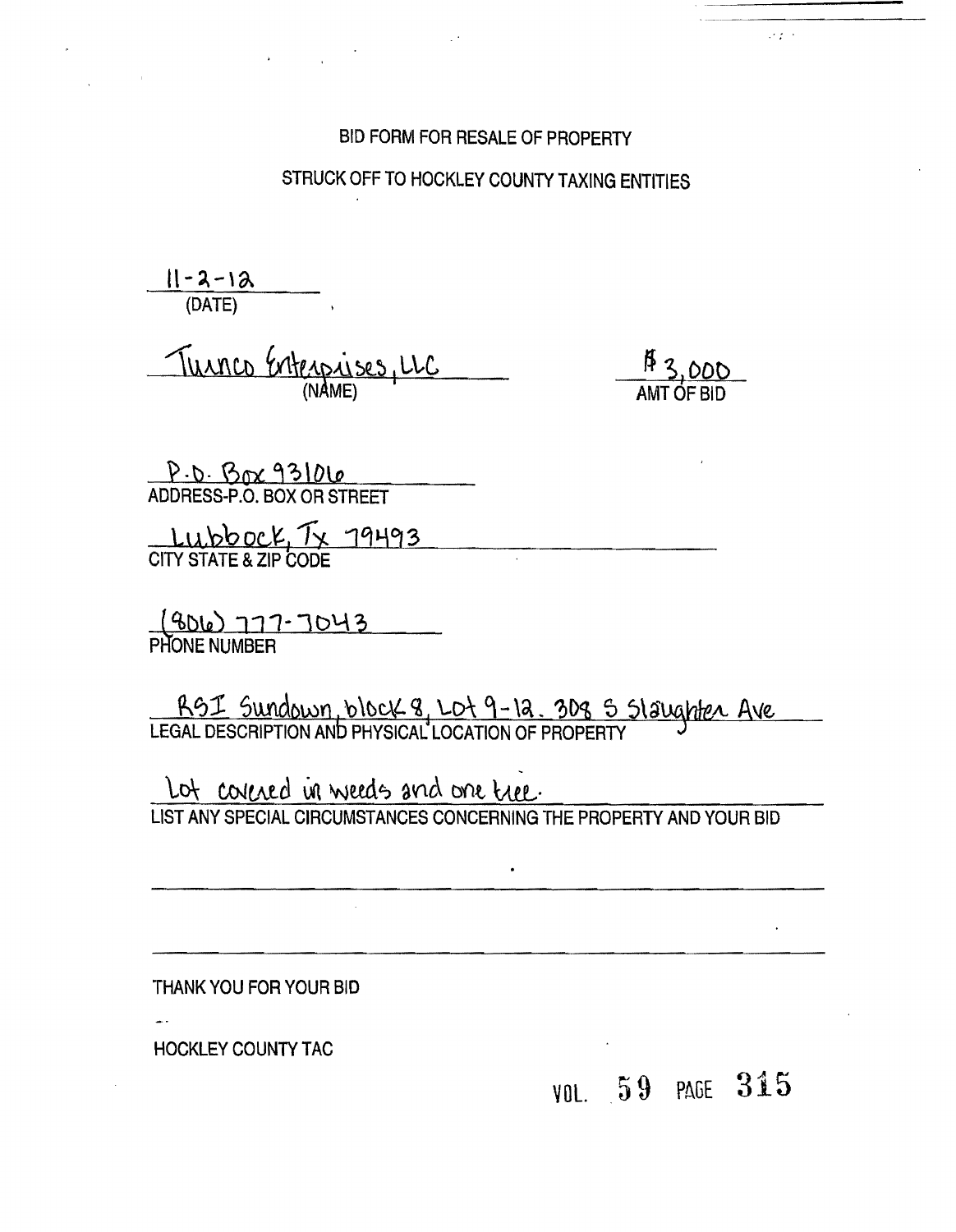|                  | DATE 11/15/2012                                                                                                             |                                                                                                                                                                                                                                                                                                                              | STATEMENT OF ALL TAXES DUE                                                  |                                                                                                                         |                                                                                                  |
|------------------|-----------------------------------------------------------------------------------------------------------------------------|------------------------------------------------------------------------------------------------------------------------------------------------------------------------------------------------------------------------------------------------------------------------------------------------------------------------------|-----------------------------------------------------------------------------|-------------------------------------------------------------------------------------------------------------------------|--------------------------------------------------------------------------------------------------|
| DB               |                                                                                                                             |                                                                                                                                                                                                                                                                                                                              | HOCKLEY COUNTY TAX OFFICE<br>802 HOUSTON ST SUITE 106<br>$(806) 894 - 4938$ |                                                                                                                         | a na kara                                                                                        |
|                  |                                                                                                                             | * PROPERTY DESCRIPTION                                                                                                                                                                                                                                                                                                       | $ACCT$ # R16800                                                             |                                                                                                                         | $\star$                                                                                          |
|                  | *<br>*<br>$\star$<br>$\star$                                                                                                | RSI SUNDOWN, BLOCK 8, LOT 9-12                                                                                                                                                                                                                                                                                               |                                                                             |                                                                                                                         | $\frac{1}{2}$<br>$\star$                                                                         |
|                  | $\star$<br>$\star$<br>$\star$<br>$\star$                                                                                    | TOWN -SUNDOWN LOCATION- 308 S SLAUGHTER AVE<br>ACRES - .321                                                                                                                                                                                                                                                                  |                                                                             |                                                                                                                         | $\star$                                                                                          |
|                  |                                                                                                                             |                                                                                                                                                                                                                                                                                                                              |                                                                             |                                                                                                                         | $\star$<br>$\star$                                                                               |
|                  |                                                                                                                             | HOCKLEY COUNTY IN TRUST                                                                                                                                                                                                                                                                                                      |                                                                             |                                                                                                                         |                                                                                                  |
|                  | PO BOX 3                                                                                                                    |                                                                                                                                                                                                                                                                                                                              |                                                                             |                                                                                                                         |                                                                                                  |
|                  |                                                                                                                             | LEVELLAND TX 79336-0003                                                                                                                                                                                                                                                                                                      |                                                                             |                                                                                                                         |                                                                                                  |
|                  |                                                                                                                             |                                                                                                                                                                                                                                                                                                                              |                                                                             |                                                                                                                         |                                                                                                  |
|                  |                                                                                                                             | $\begin{tabular}{l c c c c c} \textbf{TAXES} & 1998 & 0.10 & 160.39 & \textbf{ATTY FRES} & \textbf{ANT DUE} \\ \textbf{TAXES} & 1999 & 90.10 & 160.39 & 37.59 & 288.08 \\ \textbf{TAXES} & 1999 & 30.10 & 155.40 & 37.59 & 288.08 \\ \textbf{TAXES} & 2000 & 89.46 & 137.78 & 37.36 & 266.37 \\ \textbf{TAXES} & 2001 & 81.$ |                                                                             |                                                                                                                         | =======<br>=====                                                                                 |
|                  | ACCT # R16800                                                                                                               |                                                                                                                                                                                                                                                                                                                              | TOTAL DUE                                                                   | <b>TOTAL DUE 11/2012</b><br>TOTAL DUE 12/2012<br>TOTAL DUE 01/2013<br>02/2013                                           | 2,589.77<br>$\frac{7}{2}, \frac{602}{614}.27$<br>2, 626.47                                       |
| ★<br>*<br>*<br>÷ | <b>JURISDICTION</b><br>HOCKLEY COUNTY<br>* HIGH PLAINS WTR DIST<br>SOUTH PLAINS COLLEGE<br>CITY OF SUNDOWN<br>SUNDOWN I S D | 126.71<br>101.74<br>301.08<br>504.90<br>TOTAL TAX LEVY FOR THE CURRENT ROLL YEAR                                                                                                                                                                                                                                             | PEN & INT<br>TAXES<br>134.83<br>3.21<br>112.38<br>342.37<br>565.94          | BREAKDOWN OF TAX DUE BY JURISDICTION<br>ATTY FEES<br>47.54<br>1.21<br>3.47<br>38.25<br>114.17<br>191.97<br>************ | <b>TOTAL*</b><br>$309.08*$<br>7.89*<br>252.37*<br>$757.62*$<br>1,262.81*<br>*************<br>.00 |

VOL. 59 PAGE 316

 $\omega_{\rm c}$  , and

 $\label{eq:2.1} \frac{1}{\sqrt{2}}\int_{\mathbb{R}^3}\frac{1}{\sqrt{2}}\left(\frac{1}{\sqrt{2}}\right)^2\frac{1}{\sqrt{2}}\left(\frac{1}{\sqrt{2}}\right)^2\frac{1}{\sqrt{2}}\left(\frac{1}{\sqrt{2}}\right)^2.$ 

 $\sim 10^{11}$  km  $^{-1}$ 

 $\label{eq:2.1} \frac{1}{2} \int_{0}^{2\pi} \frac{1}{2} \, \mathrm{d} \mu \, \mathrm{d} \mu \, \mathrm{d} \mu \, \mathrm{d} \mu \, \mathrm{d} \mu \, \mathrm{d} \mu \, \mathrm{d} \mu \, \mathrm{d} \mu \, \mathrm{d} \mu \, \mathrm{d} \mu \, \mathrm{d} \mu \, \mathrm{d} \mu \, \mathrm{d} \mu \, \mathrm{d} \mu \, \mathrm{d} \mu \, \mathrm{d} \mu \, \mathrm{d} \mu \, \mathrm{d} \mu \, \mathrm{d} \mu \, \mathrm{d} \mu \, \mathrm{d}$ 

 $\hat{\mathcal{F}}_{\mathbf{v}}$ 

 $\mathcal{L}^{\text{max}}_{\text{max}}$ 

 $\sim 3\%$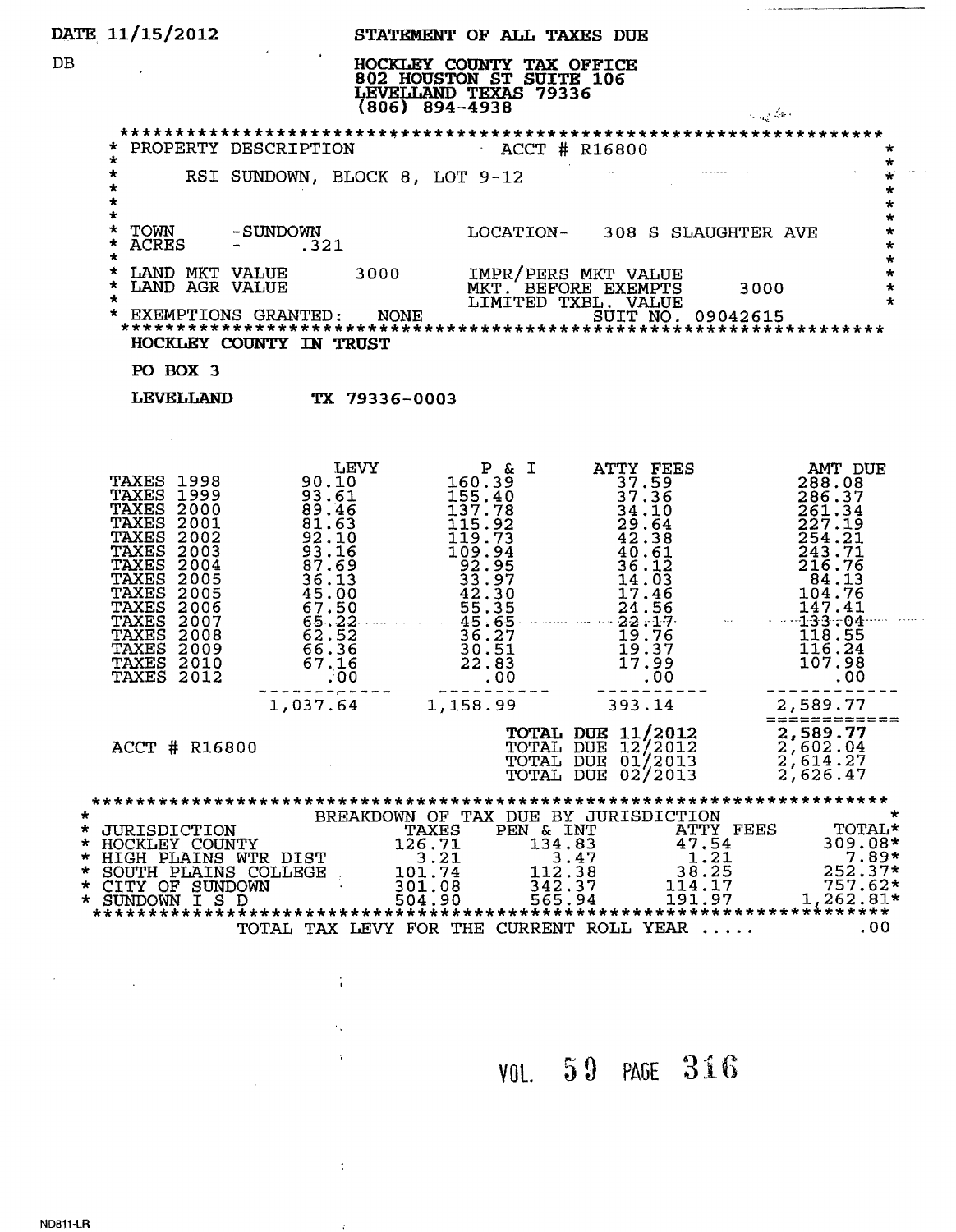Motion by Commissioner Clevenger, seconded by Commissioner Barnett, 4 Votes Yes, 0 Votes No, that Commissioners' Court approve the Safety Incentive Program for Hockley County, as per Safety Incentive Program recorded below.

 $\hat{\mathcal{A}}$ 

 $\bar{z}$ 

 $\mathcal{A}^{\text{max}}_{\text{max}}$  and  $\mathcal{A}^{\text{max}}_{\text{max}}$ 

 $\hat{\mathbf{r}}$ 

 $\ddot{\phantom{a}}$ 

 $\sim 10^7$ 

and the company of

 $\sim$ 

# **VOL.** 59 PAGE 317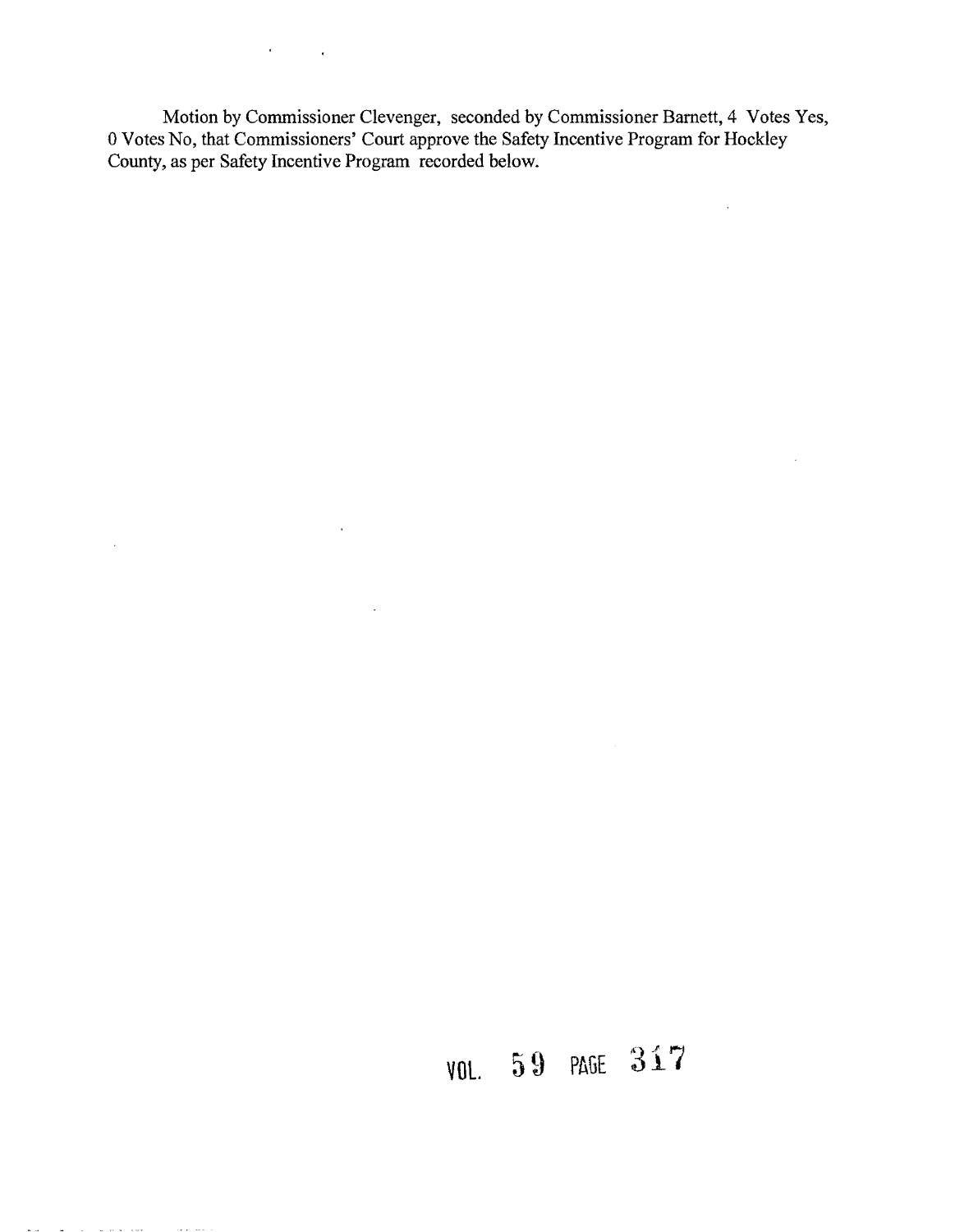

Office Of County Treasurer *Denise Bohannon* 

### HONORABLE JUDGE SPROWLS THE HONORABLE COMMISIONERS OF HOCKLEY COUNTY .

Re: Continuation of

## Safety Incentive Program for Hockley County Full Time Employees:

For each full-time individual that has no *lost time* due to a work-related injury during the current year (2013), two workdays of personal leave will be awarded to that employee for the next year (2014) to be used at a time in that year determined by the Department Head.

Also for each entire Department that has *no lost* time due to a work-related injury during this same year, an additional work day of personal leave time will be awarded to the employees in those departments.

*\*Use them or lose them. Any days awarded will not carryover to the next year. Days awarded/rom 2013 MUST BE USED IN 2014!* 

VOL. 59 PAGE 318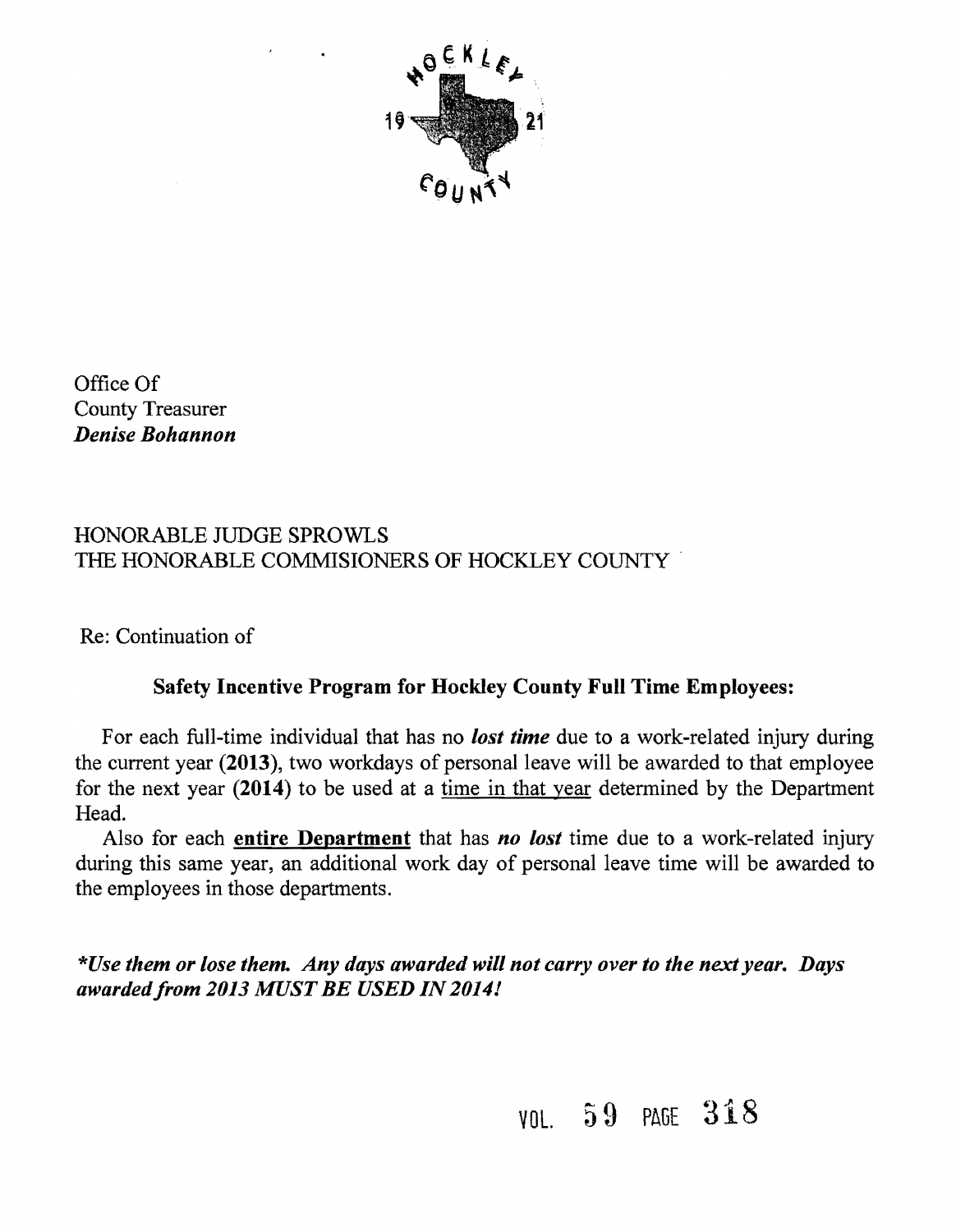$\label{eq:2.1} \frac{d\mathbf{r}}{d\mathbf{r}}\left(\mathbf{r}^{\prime}\right) = \frac{1}{\mathbf{r}}\left(\mathbf{r}^{\prime}\right)^{2} \mathbf{r}^{\prime} \left(\mathbf{r}^{\prime}\right) = \frac{1}{\mathbf{r}}\left(\mathbf{r}^{\prime}\right)^{2} \mathbf{r}^{\prime} \left(\mathbf{r}^{\prime}\right) = \frac{1}{\mathbf{r}}\left(\mathbf{r}^{\prime}\right)^{2} \mathbf{r}^{\prime} \left(\mathbf{r}^{\prime}\right) = \frac{1}{\mathbf{r}}\left(\mathbf{r}$ 

 $\sim$   $\sim$ 

 $\sim$ 

Commissioners' Court tabled the approval of the Official Bond and Oath for Constable Edith J. Kinney until next meeting..

# **VOl.** 59 PAGE **319**